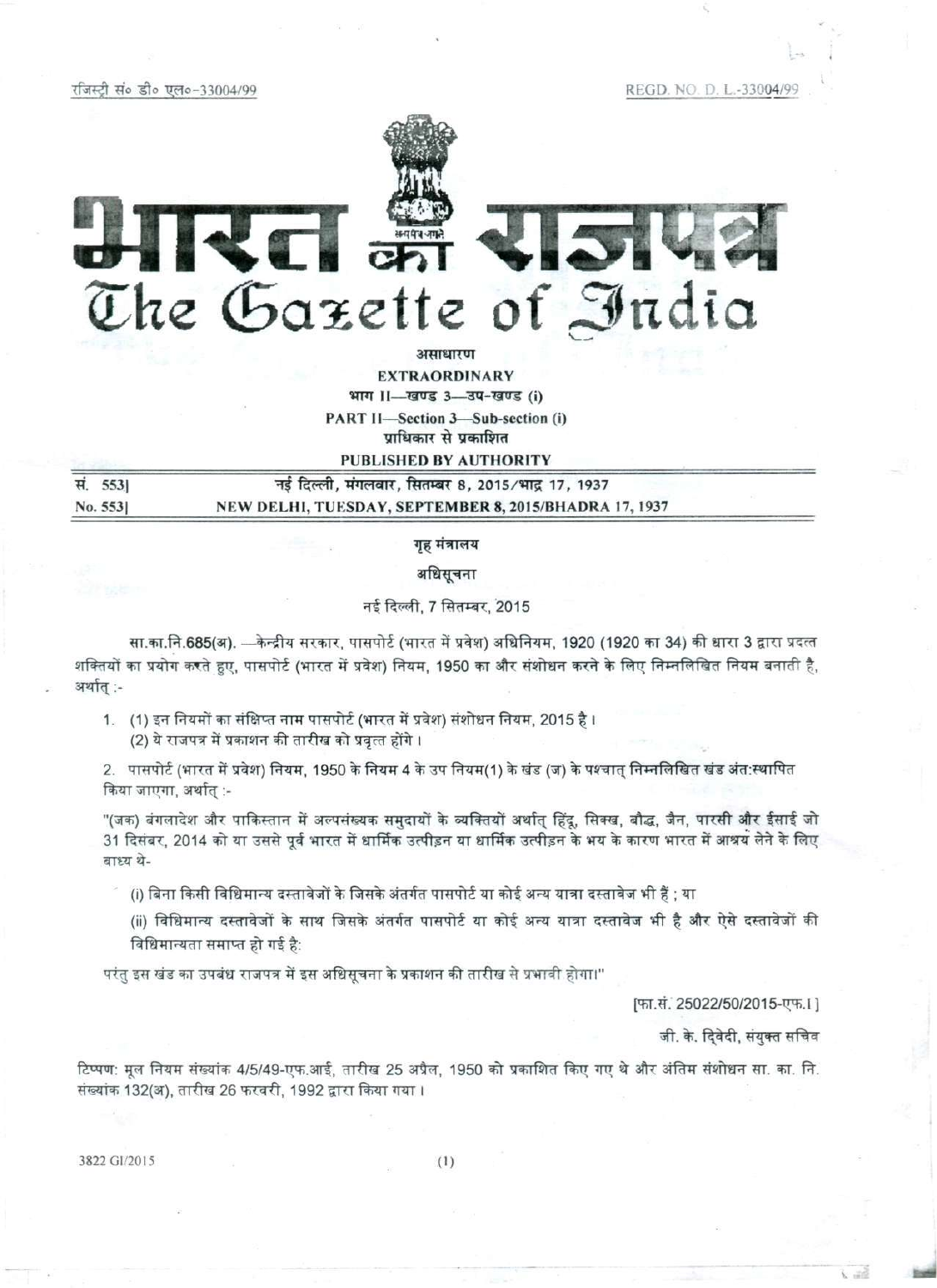# **MINISTRY OF HOME AFFAIRS NOTIFICATION**

#### New Delhi, the 7th September, 2015

**G.S.R. 685(E).**—In exercise of the powers conferred by section 3 of the Passport (Entry into India) Act, 1920 (34 of 1920), the Central Government hereby makes the following rules further to amend the Passport (Entry into India) Rules, 1950, namely:-

1. (1) These rules may be called the Passport (Entry into India) Amendment Rules, 2015.

(2) They shall come into force on the date of their publication in the Official Gazette.

2. In the Passport (Entry into India) Rules, 1950, in rule 4, in sub-rule (1), after clause (h), the following clause shall be inserted, namely:-

"(ha) persons belonging to minority communities in Bangladesh and Pakistan, namely, Hindus, Sikhs, Buddhists, Jains, Parsis and Christians who were compelled to seek shelter in India due to religious persecution or fear of religious persecution and entered into India on or before the 31st December, 2014-

- (i) without valid documents including passport or other travel documents; or
- (ii) with valid documents including passport or other travel document and the validity of any of such documents has expired:

Provided that provision of this clause shall take effect from the date of publication of this notification in the Official Gazette."

[F. No. 25022/50/2015-F.I ]

G. K. DWIVEDI, Jt. Secy.

**Note** : The principal rules were published vide number 4/5/49-F.I, dated the 25th April, 1950 and last amended vide number GSR 132(E), dated the 26th February, 1992.

#### आदेश

## नई दिल्ली, 7 सितम्बर, 2015

सा.का.नि.686(अ).—केन्द्रीय सरकार, विदेशियों विषयक अधिनियम, 1946 (1946 का 31) की धारा 3 द्वारा प्रदत्त शक्तियों का प्रयोग करते हुए, विदेशियों विषयक आदेश, 1948 का और संशोधन करने के लिए निम्नलिखित आदेश करती है, अर्थात् :-

1. (1) इस आदेश का संक्षिप्त नाम विदेशियों विषयक (संशोधन) आदेश, 2015 है। (2) ये राजपत्र में प्रकाशन की तारीख को प्रवृत्त होंगे ।

2. विदेशियों विषयक आदेश, 1948 के पैरा 3 के पश्चात्, निम्नलिखित पैरा अंत:स्थापित किया जाएगा, अर्थात् :-

"(3क) विदेशियों के कतिपय वर्ग को छूट- (1) बंगलादेश और पाकिस्तान में अल्पसंख्यक समदायों के व्यक्तियों अर्थात् हिंदू, सिक्ख, बौद्ध, जैन, पारसी और ईसाई जो 31 दिसंबर, 2014 को या उससे पूर्व भारत में धार्मिक उत्पीड़न या धार्मिक उत्पीड़न के भय के कारण भारत में आश्रय लेने के लिए बाध्य थे-

(क) बिना किसी विधिमान्य दस्तावेजों के जिसके अंतर्गत पासपोर्ट या कोई अन्य यात्रा दस्तावेज भी हैं और जो पासपोर्ट (भारत में प्रवेश) अधिनियम, 1920 (1920 का 34) की धारा 3 के अधीन बनाए गए पासपोर्ट (भारत में प्रवेश) नियम, 1950 के नियम 3 के उपबंधों से नियम 4 के अधीन छूट प्राप्त हैं; या

(ख) विधिमान्य दस्तावेजों के साथ जिसके अंतर्गत पासपोर्ट या कोई अन्य यात्रा दस्तावेज भी है और ऐसे दस्तावेजों की विधिमान्यता समाप्त हो गई है,

विदेशियों विषयक अधिनियम, 1946 और, यथास्थिति, ऐसे दस्तावेजों के बिना या उन दस्तावेजों की समाप्ति के पश्चात् भारत में उनके रहने के संबंध में उनके अधीन किए गए आदेशों के उपबंधों के लागू होने से राजपत्र में इस आदेश के प्रकाशन की तारीख से छूट प्रदान की जाती है।"

[फा.सं. 25022/50/2015-एफ. I]

जी. के. दिवेदी,संयुक्त सचिव

टिप्पण: मूल आदेश भारत के राजपत्र, में सं. 9/9/46 राजनीतिक, (ईडब्ल्यू) तारीख 14 फरवरी 1948 में प्रकाशित किया गया था और अंतिम संशोधन सा. का. नि. सं. 56(अ), तारीख 24 जनवरी, 2008 द्वारा किया गया ।